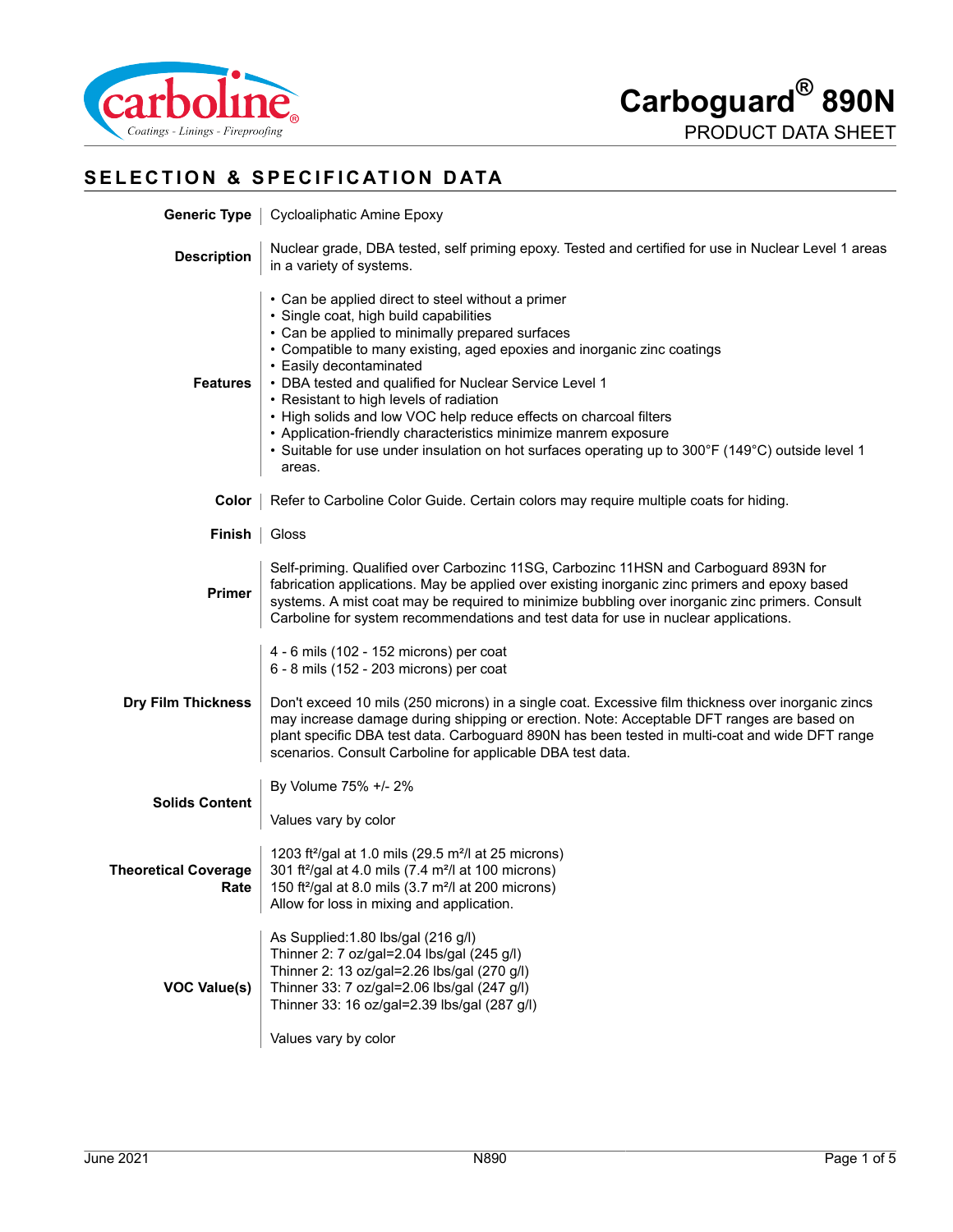





# **SELECTION & SPECIFICATION DATA**

|                                              | Continuous: $300^{\circ}$ F (149 $^{\circ}$ C)<br>Non-Continuous: 350°F (177°C)                                                                                                                                                                  |
|----------------------------------------------|--------------------------------------------------------------------------------------------------------------------------------------------------------------------------------------------------------------------------------------------------|
| Dry Temp. Resistance                         | Carboquard 890N has been successfully tested under DBA/LOCA temperatures up to 340°F<br>(171°C). Please contact Carboline for specific variables. Discoloration and loss of gloss occurs<br>above 200°F (93°C), but does not affect performance. |
| <b>Under Insulation</b><br><b>Resistance</b> | Continuous: $250^{\circ}F(121^{\circ}C)$                                                                                                                                                                                                         |
|                                              | (Normally dry). Not for use under insulation in Level 1 areas.                                                                                                                                                                                   |
| Limitations                                  | Qualification of Carboguard 890N for Level 1 applications is plant specific and must be supported<br>with relevant DBA test data.<br>Epoxies may lose gloss, discolor and chalk when exposed to sunlight.                                        |

## **SUBSTRATES & SURFACE PREPARATION**

| General                                      | Surfaces must be clean and dry. Employ adequate methods to remove dirt, dust, oil and all other<br>contaminants that could interfere with adhesion of the coating. Follow approved specification for<br>specific project.                                                       |
|----------------------------------------------|---------------------------------------------------------------------------------------------------------------------------------------------------------------------------------------------------------------------------------------------------------------------------------|
| <b>Steel</b>                                 | For shop painting: SSPC-SP6<br>1.5-3.0 mils (38-75 microns)<br>For plant maintenance: SSPC-SP2 or SP3<br>Refer to applicable DBA testing specific to plant postulated LOCA conditions.                                                                                          |
| <b>Concrete or CMU</b>                       | Concrete must be cured 28 days at 75°F (24°C) and 50% relative humidity or equivalent. Prepare<br>surfaces in accordance with ASTM D4258 Surface Cleaning of Concrete and ASTM D4259<br>Abrading Concrete. Voids in concrete may require surfacing. Prime with approved primer. |
| <b>Previously Painted</b><br><b>Surfaces</b> | Follow approved specification for specific project. Consult Carboline for available compatibility test<br>data.                                                                                                                                                                 |

#### **PERFORMANCE DATA**

#### **All test data was generated under laboratory conditions. Field testing results may vary.**

| <b>Test Method</b>                     | <b>System</b>              | <b>Results</b>                      |
|----------------------------------------|----------------------------|-------------------------------------|
| ASTM D3911 DBA                         | 890 / 890 Steel, SP3, SP11 | Pass                                |
| ASTM D3911 DBA                         | 893 / 890                  | Pass                                |
| ASTM D3911 DBA                         | CZ11SG / 890               | Pass                                |
| <b>ASTM D3912 Chemical Resistance</b>  | 890                        | Pass all chemicals except Potassium |
|                                        |                            | Permanganate Nitric Acid and MIBK   |
| ASTM D4060 Taber Abrasion              | 890                        | 85 mg lost                          |
| <b>ASTM D4082 Radiation Tolerance</b>  | 890 / 890, 893 / 890       | No defects                          |
| ASTM D4256 Decontamination             | 890                        | 99.96%                              |
| <b>ASTM D4541 Elcometer Adhesion</b>   | 890                        | 980 PSI                             |
| <b>ASTM E1461 Thermal Conductivity</b> | 890                        | 4.79 btu-in/hr-ft <sup>2</sup> -°F  |
| <b>ASTM E84 Flame Spread</b>           | 890/890                    | Flame Spread 5 Smoke Generation 20  |

Test reports and additional data available upon written request. \* Carboguard 890 received a name change in June 2004 to Carboguard 890N for nuclear service projects.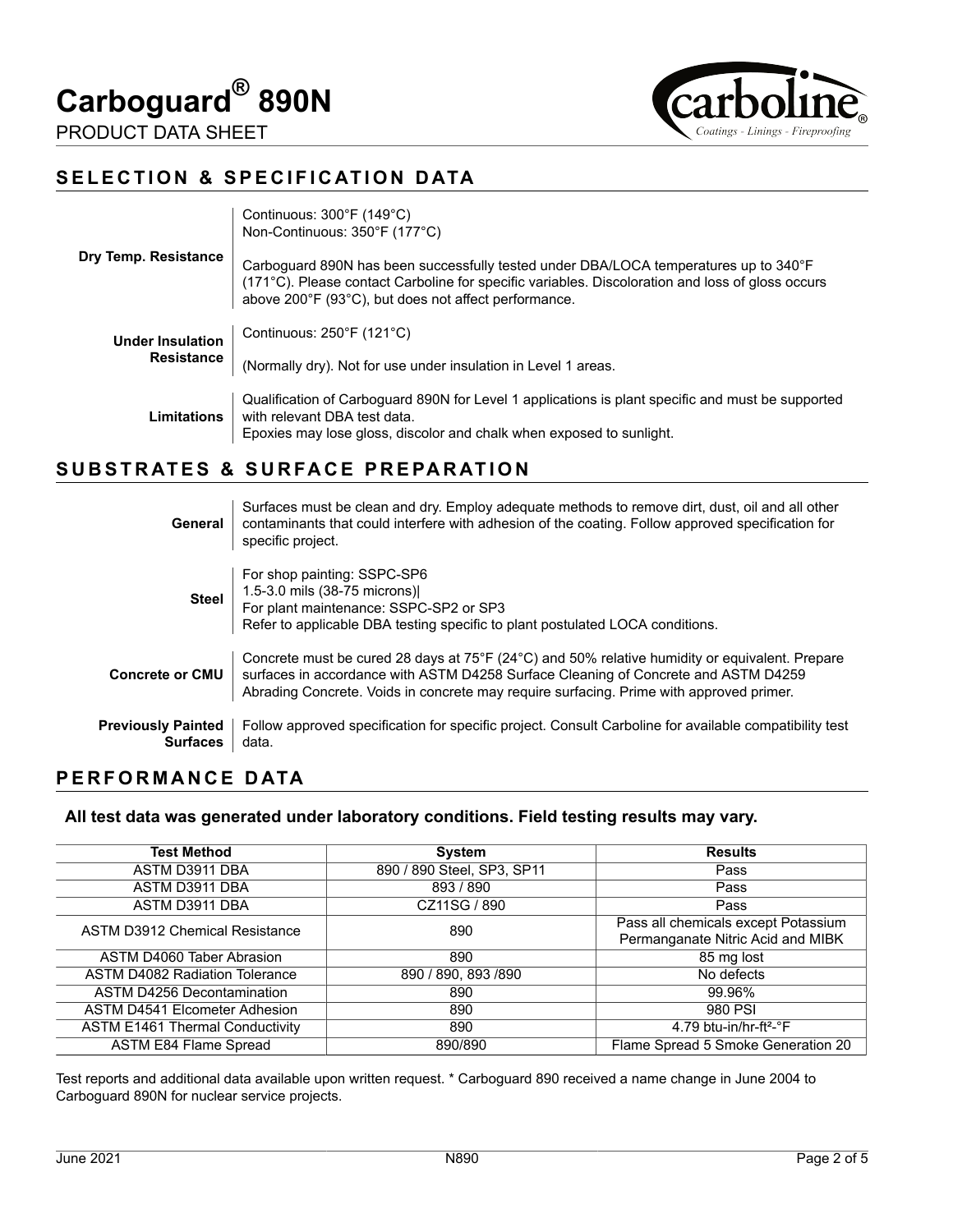

## **MIXING & THINNING**

| <b>Mixing</b>   | Power mix separately, then combine and power mix. Partial mixing of kits is not recommended<br>without specific approval and written procedures from plant engineering and QA.                                                                                                                                                                                                                       |
|-----------------|------------------------------------------------------------------------------------------------------------------------------------------------------------------------------------------------------------------------------------------------------------------------------------------------------------------------------------------------------------------------------------------------------|
| <b>Thinning</b> | Spray: Up to 13 oz/gal (10%) w/#2<br>Brush: Up to 16 oz/gal (12%) w/ #33<br>Roller: Up to 16 oz/gal (12%) w/ #33<br>Thinner #33 can be used for spray in hot/windy conditions. Use of thinners other than those<br>supplied or recommended by Carboline may adversely affect product performance and void product<br>warranty, whether expressed or implied.<br>*See VOC values for thinning limits. |
| Ratio           | 1:1 Ratio (A to B)                                                                                                                                                                                                                                                                                                                                                                                   |
| <b>Pot Life</b> | 3 Hours at 75°F (24°C) Pot life ends when coating loses body and begins to sag. Pot life times will<br>be less at higher temperatures.                                                                                                                                                                                                                                                               |

# **APPLICATION EQUIPMENT GUIDELINES**

Listed below are general equipment guidelines for the application of this product. Job site conditions may require modifications to these guidelines to achieve the desired results.

| <b>Spray Application</b><br>(General)                                                                                                                                                                                                                                 | This is a high solids coating and may require adjustments in spray techniques. Wet film thickness<br>is easily and quickly achieved. The following spray equipment has been found suitable and is<br>available from manufacturers such as Binks, DeVilbiss and Graco. |  |  |
|-----------------------------------------------------------------------------------------------------------------------------------------------------------------------------------------------------------------------------------------------------------------------|-----------------------------------------------------------------------------------------------------------------------------------------------------------------------------------------------------------------------------------------------------------------------|--|--|
| <b>Conventional Spray</b>                                                                                                                                                                                                                                             | Pressure pot equipped with dual regulators, 3/8" I.D. minimum material hose, 0.070" I.D. fluid tip<br>and appropriate air cap.                                                                                                                                        |  |  |
| <b>Airless Spray</b>                                                                                                                                                                                                                                                  | Pump Ratio: 30:1 (min.)*<br>Tip Size: 0.017"- 0.021"<br>GPM Output: 3.0 (min.)<br>Output PSI: 2100-2300<br>Material Hose: 3/8" I.D. (min)<br>Filter Size: 60 mesh<br>*Teflon packings are recommended and available from the pump manufacturer.                       |  |  |
| <b>HVLP</b>                                                                                                                                                                                                                                                           | 3M Accuspray Spray Gun Model HG09                                                                                                                                                                                                                                     |  |  |
| Multiple coats may be required to obtain desired appearance, recommended dry film thickness and<br><b>Brush &amp; Roller</b><br>adequate hiding. Avoid excessive re-brushing or rerolling. For best results, tie-in within 10 minutes<br>(General)<br>at 75°F (24°C). |                                                                                                                                                                                                                                                                       |  |  |
|                                                                                                                                                                                                                                                                       | <b>Brush</b>   Use a medium bristle brush.                                                                                                                                                                                                                            |  |  |
| <b>Roller</b>                                                                                                                                                                                                                                                         | Use a short-nap synthetic roller cover with phenolic core.                                                                                                                                                                                                            |  |  |
|                                                                                                                                                                                                                                                                       |                                                                                                                                                                                                                                                                       |  |  |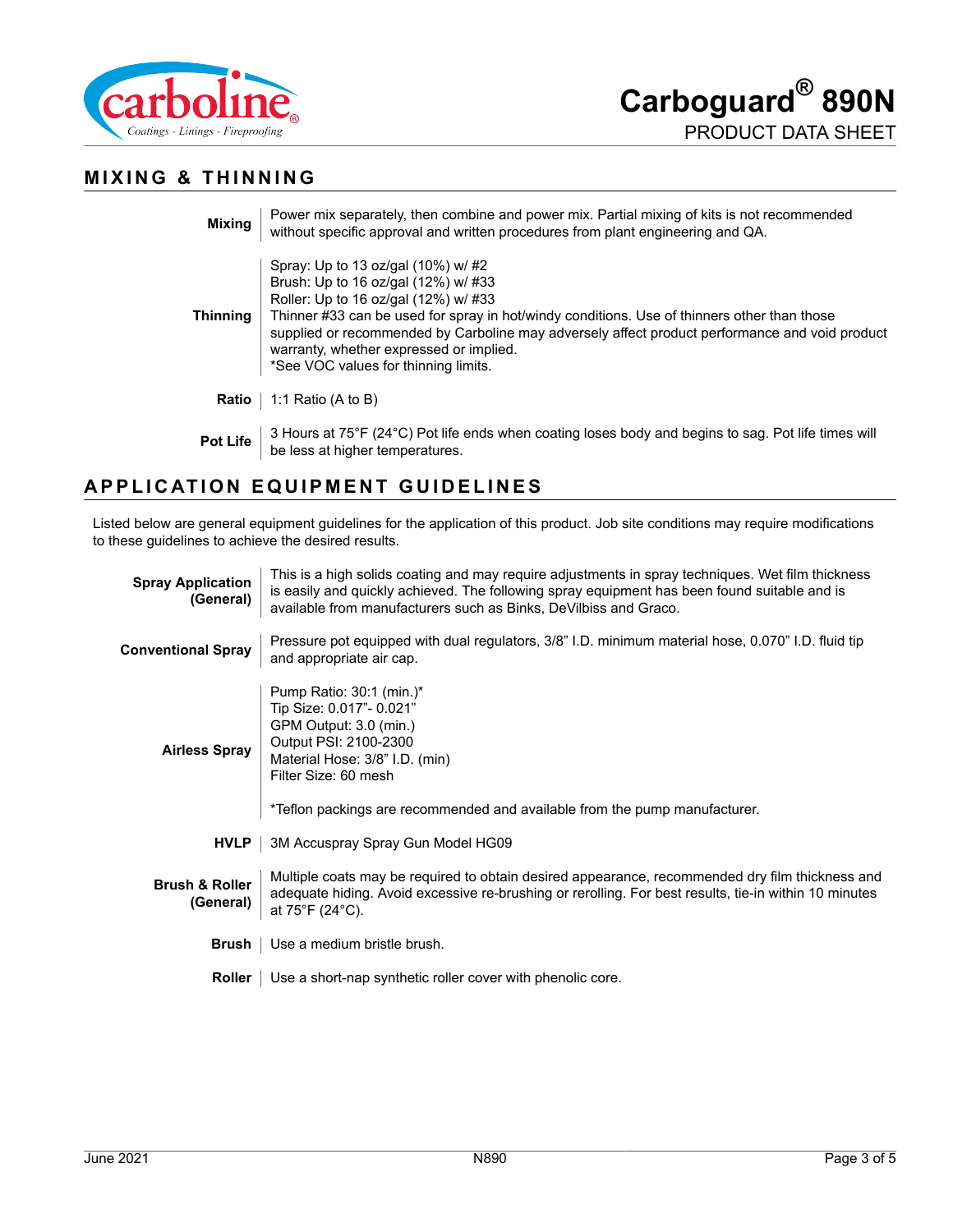

PRODUCT DATA SHEET

# **APPLICATION CONDITIONS**

| ۔ondition | Material                     | Surface                                         | Ambient                     | Humiditv |
|-----------|------------------------------|-------------------------------------------------|-----------------------------|----------|
| Minimum   | 1400C<br>$50^{\circ}$ F<br>◡ | $(10^{\circ}$ C<br>$50^{\circ}$ F<br>ັ          | (100)<br>$50^{\circ}$ F     | 0%       |
| Maximum   | 1000<br>90°F<br>ັ<br>ັ       | $\sqrt{2}$<br>125° $\Gamma$<br>ັ<br>JZ<br>ں ے ، | $\sim$<br>110°F<br>ن+'<br>ັ | 90%      |

This product simply requires the substrate temperature to be above the dew point. Condensation due to substrate temperatures below the dew point can cause flash rusting on prepared steel and interfere with proper adhesion to the substrate. Special application techniques may be required above and below normal application conditions.

# **CURING SCHEDULE**

| Surface Temp.                    | Dry to Recoat | Dry to Recoat<br>& Topcoat w/<br>other finishes | <b>Final Cure General</b> | <b>Final Cure Immersion</b> |
|----------------------------------|---------------|-------------------------------------------------|---------------------------|-----------------------------|
| $50^{\circ}$ F (10 $^{\circ}$ C) | 12 Hours      | 24 Hours                                        | 3 Days                    | ΝR                          |
| $60^{\circ}$ F (16 $^{\circ}$ C) | 8 Hours       | 16 Hours                                        | 2 Days                    | 10 Days                     |
| 75°F (24°C)                      | 4 Hours       | 8 Hours                                         | 1 Dav                     | 5 Days                      |
| $90^{\circ}$ F (32 $^{\circ}$ C) | 2 Hours       | 4 Hours                                         | 16 Hours                  | 3 Days                      |

Higher film thickness, insufficient ventilation or cooler temperatures will require longer cure times and could result in solvent entrapment and premature failure. Excessive humidity or condensation on the surface during curing can interfere with the cure, can cause discoloration and may result in a surface haze. Any haze or blush must be removed by water washing before recoating. During high humidity conditions, it is recommended that the application be done while temperatures are increasing. Maximum recoat/topcoat times are 30 days for epoxies and 90 days for polyurethanes at 75°F (24°C). If the maximum recoat times have been exceeded, the surface must be abraded by sweep blasting or sanding prior to the application of additional coats.

# **CLEANUP & SAFETY**

| Cleanup            | Use Thinner #2 or Acetone. In case of spillage, absorb and dispose of in accordance with local<br>applicable regulations.                                                                                                                                                                                                                                                                                                                                                                                   |
|--------------------|-------------------------------------------------------------------------------------------------------------------------------------------------------------------------------------------------------------------------------------------------------------------------------------------------------------------------------------------------------------------------------------------------------------------------------------------------------------------------------------------------------------|
| <b>Safety</b>      | Read and follow all caution statements on this product data sheet and on the SDS for this product.<br>Wear protective clothing, gloves and use protective cream on face, hands and all exposed areas.                                                                                                                                                                                                                                                                                                       |
| <b>Ventilation</b> | When used as a tank lining or in enclosed areas, thorough air circulation must be used during and<br>after application until the coating is cured. The ventilation system should be capable of preventing<br>the solvent vapor concentration from reaching the lower explosion limit for the solvents used. User<br>should test and monitor exposure levels to insure all personnel are below quidelines. If not sure or if<br>not able to monitor levels, use MSHA/NIOSH approved supplied air respirator. |
| <b>Caution</b>     | This product contains flammable solvents. Keep away from sparks and open flames. All electrical<br>equipment and installations should be made and grounded in accordance with the National Electric<br>Code. In areas where explosion hazards exist, workmen should be required to use non-ferrous<br>tools and wear conductive and non-sparking shoes.                                                                                                                                                     |

# **PACKAGING, HANDLING & STORAGE**

|                   | Part A: 36 months at $75^{\circ}F(24^{\circ}C)$<br>Part B: 15 months at $75^{\circ}$ F (24 $^{\circ}$ C) |
|-------------------|----------------------------------------------------------------------------------------------------------|
|                   |                                                                                                          |
| <b>Shelf Life</b> |                                                                                                          |
|                   | *Shelf Life: (actual stated shelf life) when kept at recommended storage conditions and in original      |
|                   | unopened containers.                                                                                     |